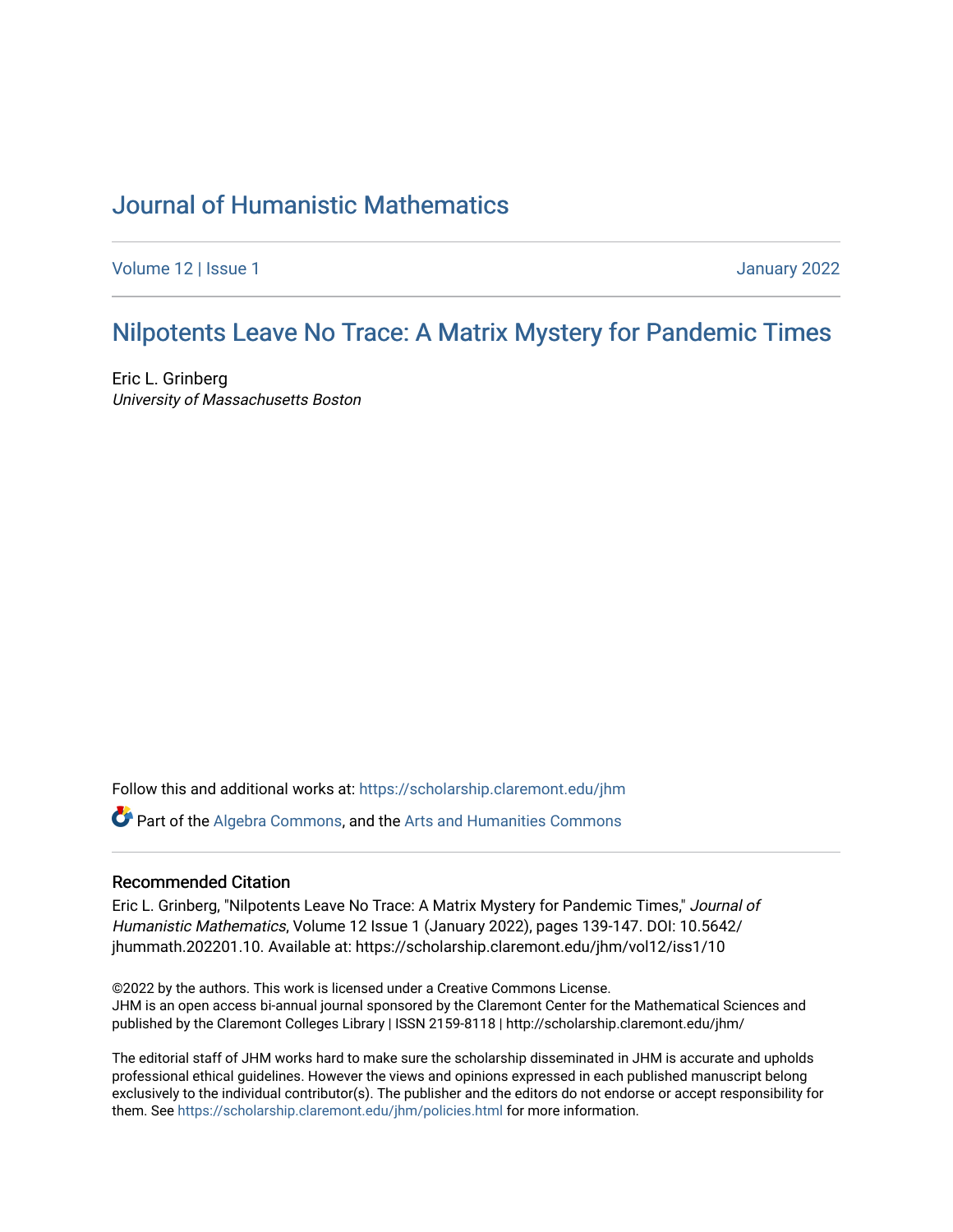# Nilpotents Leave No Trace: A Matrix Mystery for Pandemic Times

Eric L. Grinberg

Department of Mathematics, University of Massachusetts Boston, USA eric.grinberg@umb.edu

## Synopsis

Reopening a cold case, Inspector Echelon, high-ranking in the Row Operations Center, is searching for a lost linear map, known to be nilpotent. When a partially decomposed matrix is unearthed, he reconstructs its reduced form, finding it singular. But were its origins nilpotent?

Keywords: nilpotent matrix, singular matrix, row reduced echelon form, RREF, null space, kernel, Jorge Luis Borges, mystery.

## 1. Early in the Investigation

In teaching Linear Algebra, the first topic frequently is row reduction  $[1, 5, 7]$  $[1, 5, 7]$  $[1, 5, 7]$  $[1, 5, 7]$  $[1, 5, 7]$ , including Row Reduced Echelon Form (RREF); its applicability is broad and growing. Another topic, surprisingly popular with beginning students, is nilpotent matrices. One naturally wonders about their intersection. For instance, one would expect to find a book exercise asking:

What can be said about the row reduced echelon form of a nilpotent matrix?

In the early days of the COVID-19 pandemic, as test delivery went remote, demand grew for new, Internet-resistant problems. A limited literature search for the Nilpotent-RREF connection came up short, suggesting potential for take-home final exam questions, hence the note at hand. We'll first explore examples sufficient to settle the  $3 \times 3$  case, then consider the general situation. The upshot is that row reduction eliminates all traces of nilpotence.

[Journal of Humanistic Mathematics](http://scholarship.claremont.edu/jhm/) Volume 12 Number 1 (January 2022)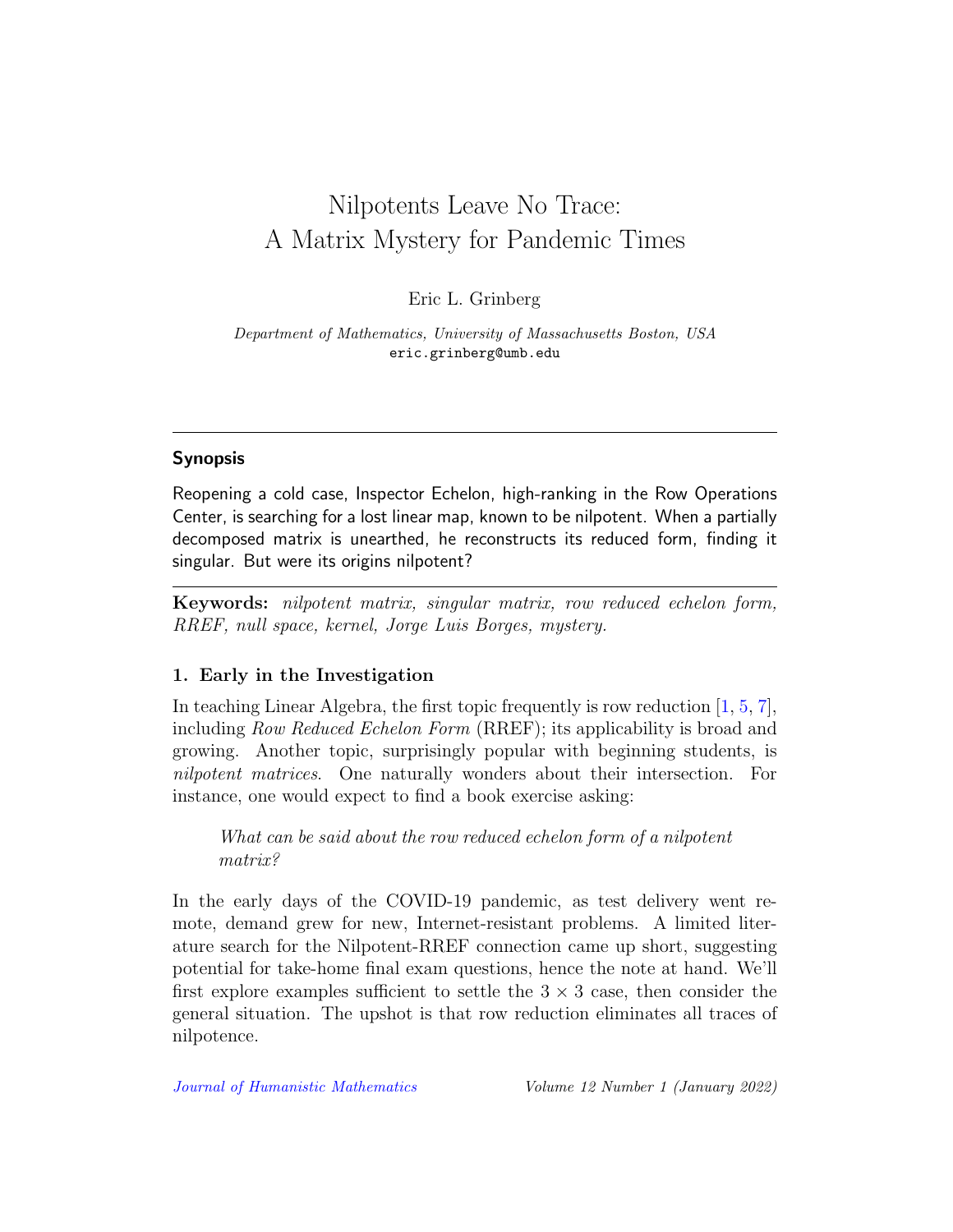

Figure 1: "Very Early in The Investigation," by Frank Cotham, New Yorker, 2007. Permission for use was obtained by arrangement with Condé Nast.

#### 2. Stumbling On Evidence

We refer to [\[1,](#page-8-0) [2\]](#page-8-1) for general background on RREF and rank. (Most other linear algebra texts will also do, of course.) Recall that a matrix  $M$  is nilpotent if it is square and if some power of M, say  $M^k$ , is the zero matrix; the smallest such  $k$  is called the *nilpotent index* or just *index* of  $M$ . For instance, the rightmost matrix in  $(2.2)$  below is nilpotent, of index 3. Indeed, every *strictly upper-triangular matrix* (i.e., square, with zeros on and below the diagonal) is nilpotent. Every nilpotent matrix  $N$  is singular and has additional standard properties. For instance, N has trace zero, as do all its powers. Examining each general type of  $singular 3 \times 3$  matrix of RREF, we'll try to find those that are row equivalent to nilpotents.

A nilpotent  $3 \times 3$  matrix, being singular, can have rank 0, 1, or 2. We'll begin by considering general  $3 \times 3$  matrices of rank 1 in RREF. There are three types of such matrices:

<span id="page-2-0"></span>
$$
\begin{pmatrix} 1 & a & b \\ 0 & 0 & 0 \\ 0 & 0 & 0 \end{pmatrix}, \quad \begin{pmatrix} 0 & 1 & c \\ 0 & 0 & 0 \\ 0 & 0 & 0 \end{pmatrix}, \quad \begin{pmatrix} 0 & 0 & 1 \\ 0 & 0 & 0 \\ 0 & 0 & 0 \end{pmatrix}, \tag{2.1}
$$

where the entries  $a, b, c$  are fixed but unspecified and unrestricted constants.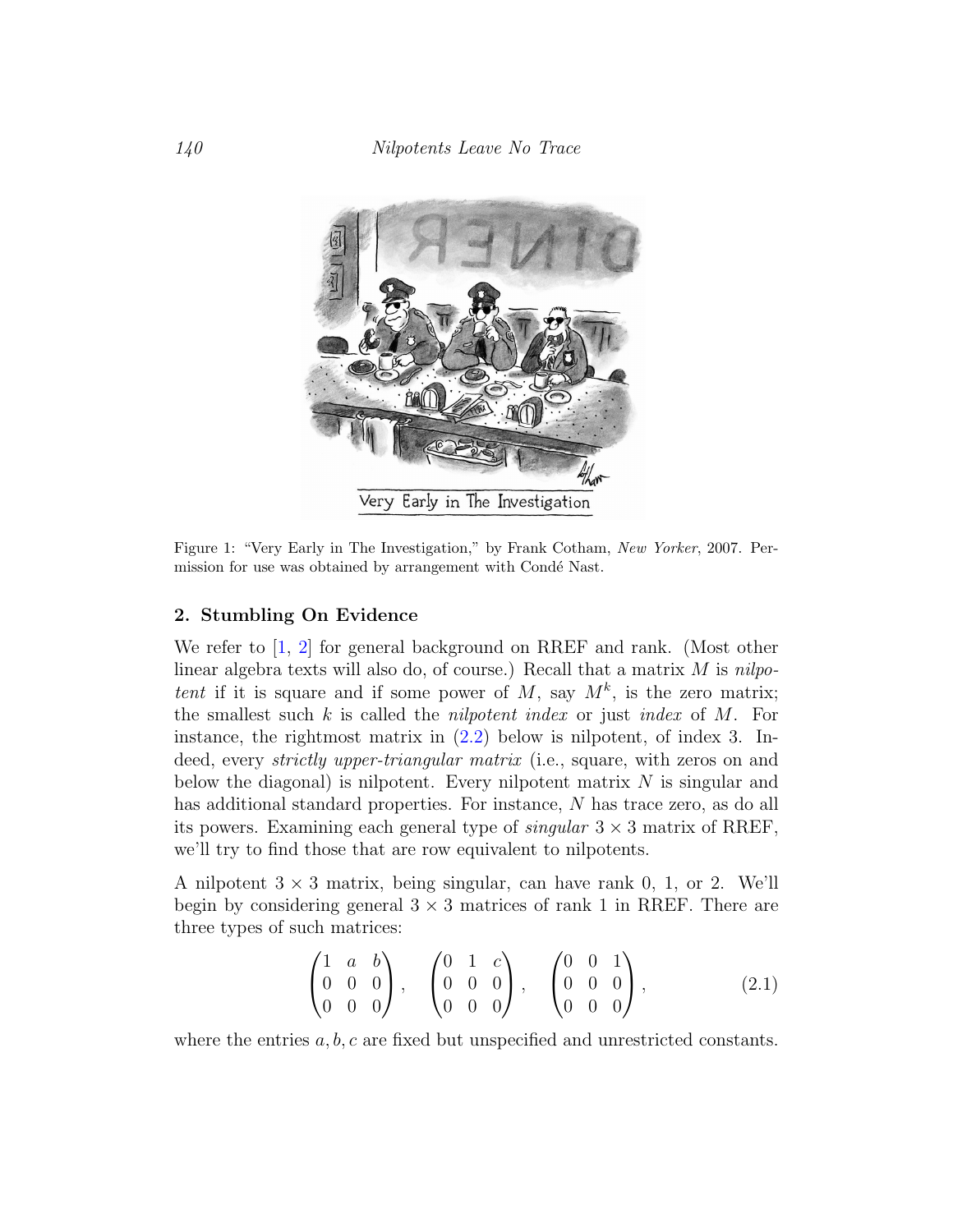When working with matrices and their components we'll follow a *left to right* and top to bottom convention. Thus first means *leftmost*, etc. We enumerate the rows of a matrix using the notation  $R_i$ . Hence  $R_2$  is the second row from the top.

The second and third matrices in  $(2.1)$  are strictly upper triangular, hence nilpotent. Call the first matrix  $F$ . It is not traceless, hence not nilpotent, but we can try to row reduce it into nilpotence. In  $F$ , if  $b = 0$ , interchange rows  $R_1$  and  $R_3$  (i.e., perform  $R_1 \leftrightarrow R_3$ ) to obtain a strictly lower triangular matrix, hence a nilpotent matrix. If  $b \neq 0$ , perform  $R_3 \longrightarrow R_3 - \frac{1}{b}R_1$ (subtract  $\frac{1}{b}$  times row  $R_1$  from row  $R_3$  and make that the new row  $R_3$ ) to obtain

<span id="page-3-0"></span>
$$
\begin{pmatrix} 1 & a & b \\ 0 & 0 & 0 \\ -\frac{1}{b} & -\frac{a}{b} & -1 \end{pmatrix}.
$$

This matrix squares to zero, hence is nilpotent.

Next, we present the RREFs of  $3 \times 3$  matrices with rank 2:

$$
\begin{pmatrix} 1 & 0 & a \\ 0 & 1 & b \\ 0 & 0 & 0 \end{pmatrix}, \quad \begin{pmatrix} 1 & a & 0 \\ 0 & 0 & 1 \\ 0 & 0 & 0 \end{pmatrix}, \quad \begin{pmatrix} 0 & 1 & 0 \\ 0 & 0 & 1 \\ 0 & 0 & 0 \end{pmatrix}.
$$
 (2.2)

The third matrix is strictly upper triangular, hence nilpotent. For the second matrix, exchange rows  $R_1$  and  $R_3$ , then perform  $R_1 \longrightarrow R_1-(a)R_2$  to obtain

$$
\begin{pmatrix} 0 & 0 & -a \\ 0 & 0 & 1 \\ 1 & a & 0 \end{pmatrix}.
$$

This matrix cubes to zero, hence is nilpotent. As with all  $3 \times 3$  matrices of rank 2, its square does not vanish (exercise), so it is nilpotent of index 3.

Up till now we have been far from systematic, and the leftmost matrix in  $(2.2)$ , call it T, takes even more doing. The procedure we offer is no more systematic, and admittedly less than pleasant to parse, but rest assured that systematic relief cometh.

We can row reduce  $T$  to the following matrix, which is nilpotent of index 3:

<span id="page-3-1"></span>
$$
\begin{pmatrix} -1 & 0 & -a \\ -\frac{b}{a} & 0 & -b \\ -\frac{b-1}{a} & 1 & 1 \end{pmatrix}.
$$
 (2.3)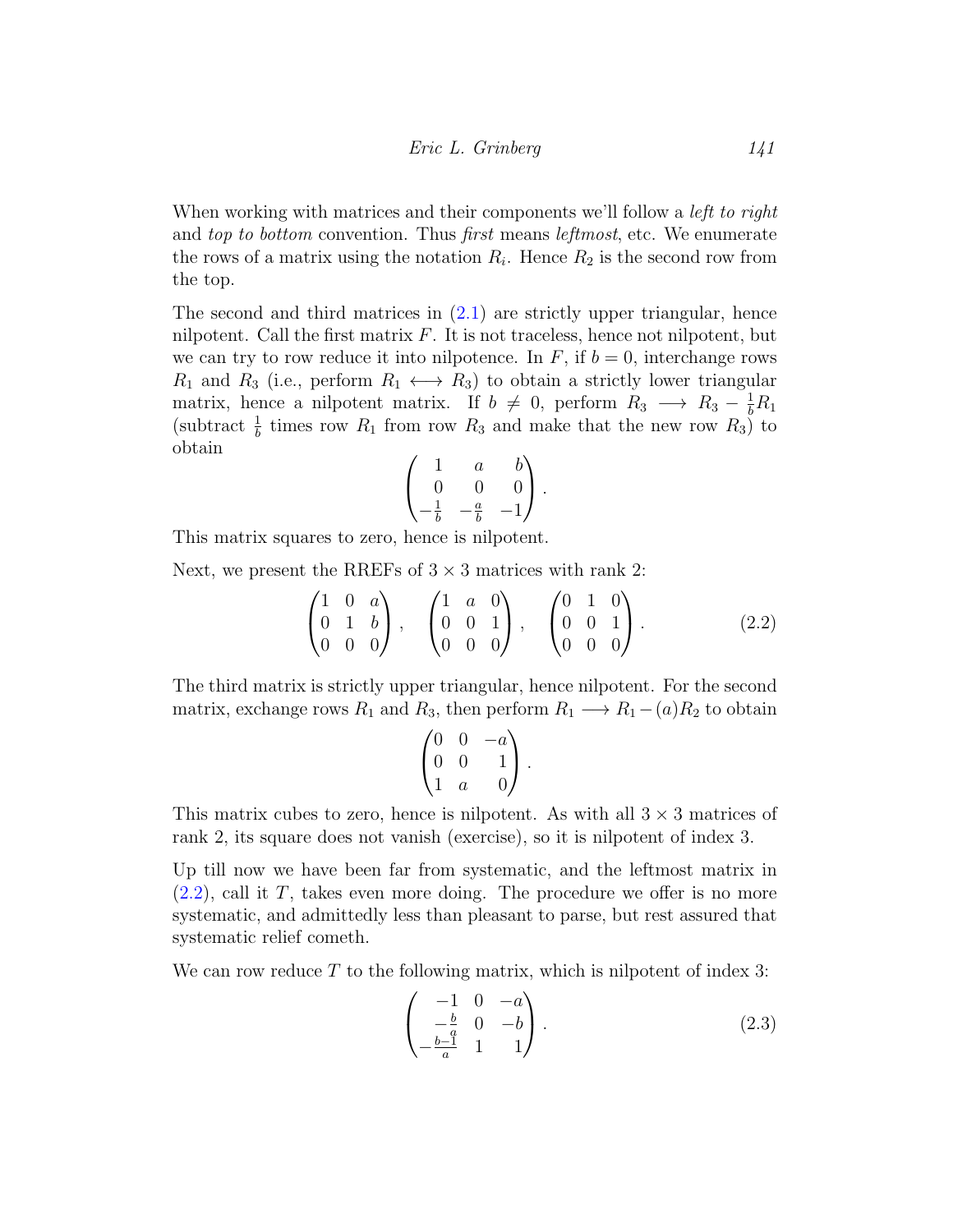We can get from T, the leftmost matrix in  $(2.2)$ , to  $(2.3)$  by the following row operations:

<span id="page-4-0"></span>
$$
R_2 \longleftrightarrow R_3; \nR_2 \longrightarrow R_2 - \left(\frac{b}{a}\right)R_1; \nR_1 \longrightarrow (-1)R_1; \nR_3 \longrightarrow R_3 - \left(\frac{b-1}{b}\right)R_2.
$$
\n(2.4)

This tacitly assumes that  $a, b$  are both nonzero. If both  $a$  and  $b$  are zero, row swaps turn  $T$  into a strictly lower triangular, and hence nilpotent matrix.

If  $b = 0$  and  $a \neq 0$  then T is still nilpotent and row equivalent to [\(2.3\)](#page-3-1), even though the steps we took to get there involve a zero denominator. (For this case, replace the last step of  $(2.4)$  by  $R_3 \longrightarrow R_3 - \left(\frac{1}{a}\right)$  $\frac{1}{a}$   $R_1$ .)

In case  $a = 0$ , perform row reduction steps

$$
R_2 \leftrightarrow R_3
$$
;  $R_1 \leftrightarrow R_2$ ;  $R_2 \longrightarrow R_2 - bR_3$ ,

obtaining the following nilpotent matrix:

$$
\begin{pmatrix} 0 & 0 & 0 \ 1 & -b & -b^2 \ 0 & 1 & b \end{pmatrix}.
$$

But [\(2.3\)](#page-3-1) and [\(2.4\)](#page-4-0) and all the row manipulations beg the question: how did we come up with these constructs?

#### 3. No Basis For An Investigation

The facts which you have brought me are so indefinite that we have no basis for an investigation.

> –Sherlock Holmes in The Adventure of the Dancing Men.

We have a good working basis, however, on which to start. –Sherlock Holmes in A Study In Scarlet.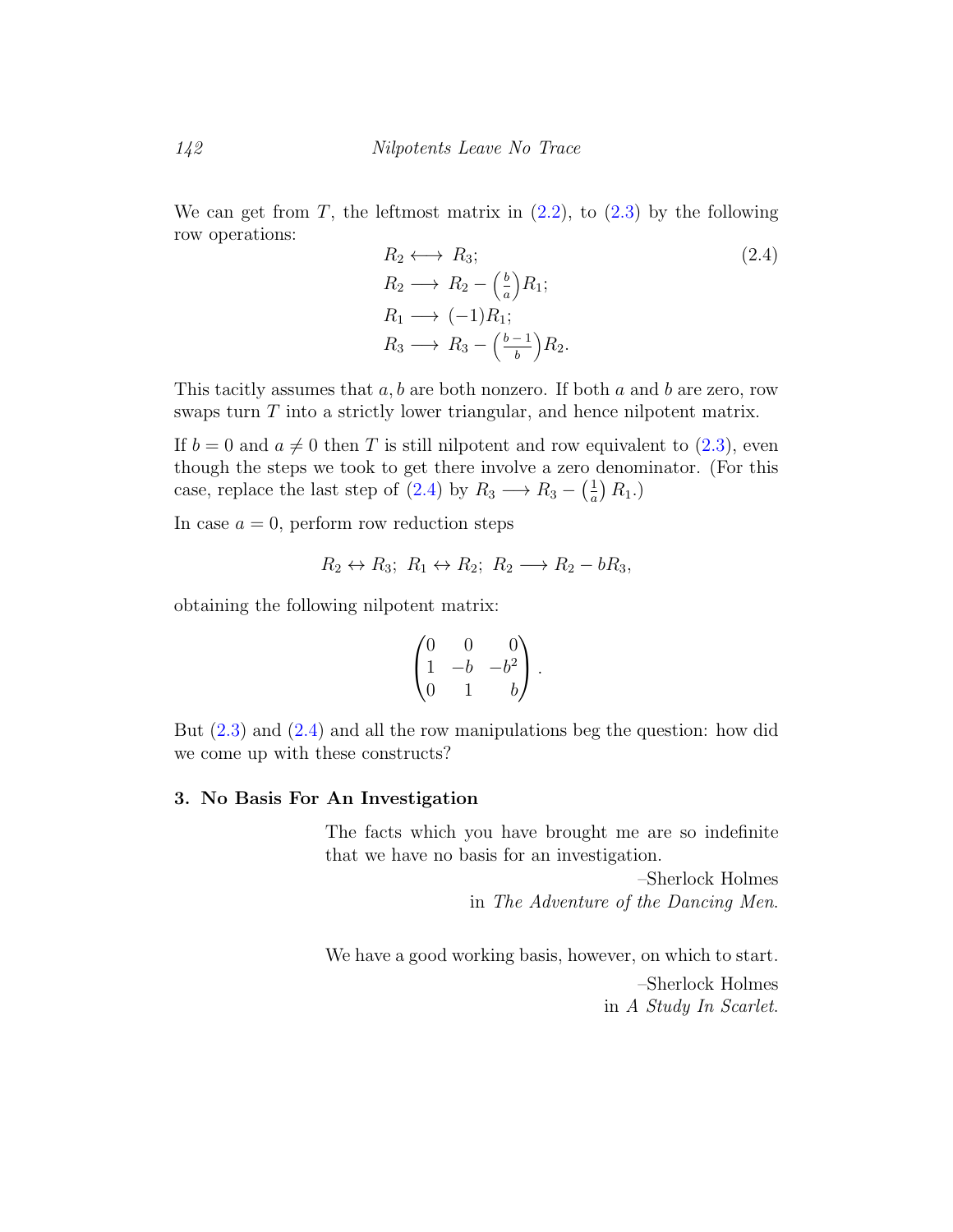Consider again the matrix

$$
T = \begin{pmatrix} 1 & 0 & a \\ 0 & 1 & b \\ 0 & 0 & 0 \end{pmatrix}.
$$

Recall that the (right) *null space* of  $T$  is the solution set of the linear system  $T\mathbf{v} = \mathbf{0}$ . One can check that the span of the vector  $\mathbf{w} \equiv \begin{pmatrix} -a & -b & 1 \end{pmatrix}^t$  gives all solutions of this linear system.

We form a basis for  $\mathbb{R}^3$  by extending the one element set  $\{w\}$ , and use that to build a nilpotent matrix whose RREF is T. Using the familiar notation  $\mathbf{e}_2 \equiv \begin{pmatrix} 0 & 1 & 0 \end{pmatrix}^t$  and  $\mathbf{e}_3 \equiv \begin{pmatrix} 0 & 0 & 1 \end{pmatrix}^t$ , we write  $\mathbf{u} \equiv \mathbf{e}_2$  and  $\mathbf{v} = \mathbf{e}_3$ . Then, if a is a nonzero scalar,  $\{u, v, w\}$  is a basis for  $\mathbb{R}^3$ .

There is a unique linear transformation H on  $\mathbb{R}^3$  with the properties  $H$ **u** = **v**;  $Hv = w$ ;  $Hw = 0$ ; we summarize these as follows:

$$
\mathbf{u} \longrightarrow \mathbf{v} \longrightarrow \begin{pmatrix} -a & -b & 1 \end{pmatrix}^t \longrightarrow \mathbf{0}.
$$

(This is not an exact sequence, and not even trying to be one.) Let's find M, the matrix representation of  $H$  in the standard basis.

The second column of  $M$  is the vector  $M\mathbf{e}_2$ , which is already prescribed: it is **e**<sub>3</sub>. The third column of M is the vector  $M\mathbf{e}_3$ , prescribed as **w**. What about the first column of M? It is  $M\mathbf{e}_1$ , but what's that? We can express  $\mathbf{e}_1$  in the basis  $\{\mathbf{u}, \mathbf{v}, \mathbf{w}\}$  as follows:

$$
(-a)\mathbf{e}_1 = \begin{pmatrix} -a \\ -b \\ 1 \end{pmatrix} - \begin{pmatrix} 0 \\ 0 \\ 1 \end{pmatrix} + b \begin{pmatrix} 0 \\ 1 \\ 0 \end{pmatrix},
$$

which we can rewrite as  $\mathbf{e}_1 = \frac{-1}{a}$  $\frac{-1}{a}$  (**w** – **v** + b**u**). Thus

$$
M\mathbf{e}_1 = \frac{-1}{a}\left(M\mathbf{w} - M\mathbf{v} + bM\mathbf{u}\right) = \frac{-1}{a}\left(\mathbf{0} - \mathbf{w} + b\mathbf{v}\right) = \left(-1 \quad -\frac{b}{a} \quad \frac{1-b}{a}\right)^t,
$$

which matches the first column of  $(2.3)$ , and thereby reproduces  $(2.3)$ .

This approach un-begs one question while begging another. The vector space basis procedure here is guaranteed to produce a nilpotent matrix, but how did we know that this matrix will have the requisite RREF, namely T? We know that M and T have the same null space: span $\{w\}$ . We now quote [\[5,](#page-9-0) Chapter 2, page 58]: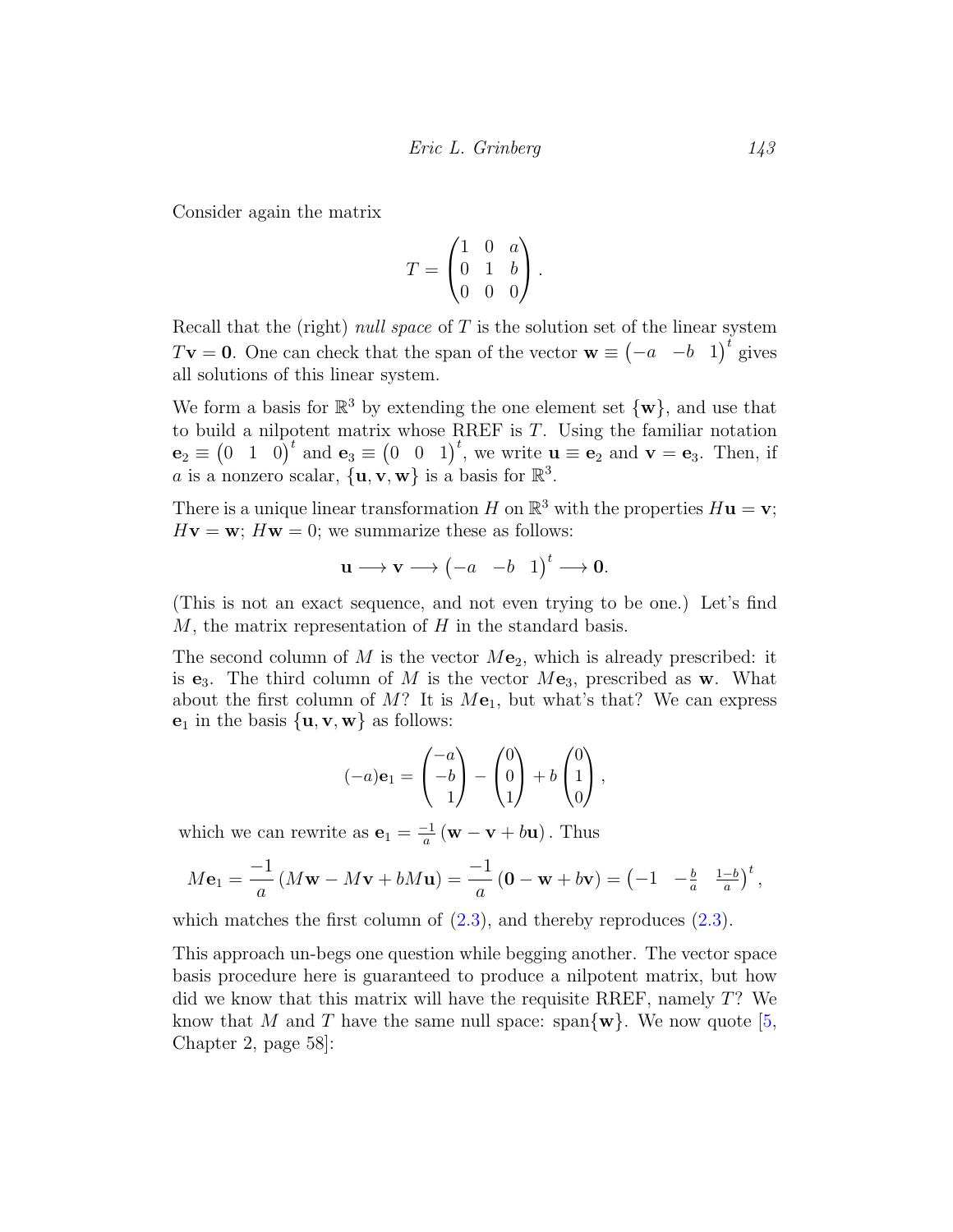**Corollary** (Row Space–Row Equivalence). Let A and B be  $m \times n$  matrices over the field F. Then A and B are row-equivalent if and only if they have the same row space.

Remark. Everyone knows many famous theorems and some famous lemmas, but there is a dearth of famous (or just named) corollaries. In fact, the two best known to us are not mathematical, emanating from the Monroe Doctrine.<sup>[1](#page-6-0)</sup> To address this dearth, I labeled the corollary above the "Row" Space–Row Equivalence Corollary".

In our context, relating row equivalence to the null space is needed, and such a relation is implicit (though perhaps not salient) in the literature, e.g., [\[5\]](#page-9-0) again, or [\[2,](#page-8-1) Theorem VFSLS: Vector Form of Solutions to Linear Systems]. In a recent paper [\[4\]](#page-8-2), I stated the following as a corollary:

Corollary. The null space of a matrix M determines the RREF and the row space of M. Hence if two matrices of the same size have the same null space, they are row equivalent.

Note that this is a corollary of our Row Space–Row Equivalence Corollary.

Thus, since the nilpotent matrix  $M$  has the correct (right) null space, it has the correct RREF as well.

## 4. General Impressions

Never trust to general impressions, . . . but concentrate yourself upon details.

> –Sherlock Holmes in A Case of Identity.

I have had no proof yet of the existence of this . . .

–Sherlock Holmes in The Sign Of The Four.

Here is the general result we were looking for:

<span id="page-6-0"></span><sup>1</sup> See [https://en.wikipedia.org/wiki/Roosevelt\\_Corollary](https://en.wikipedia.org/wiki/Roosevelt_Corollary) and [https://en.](https://en.wikipedia.org/wiki/Johnson_Doctrine) [wikipedia.org/wiki/Johnson\\_Doctrine](https://en.wikipedia.org/wiki/Johnson_Doctrine).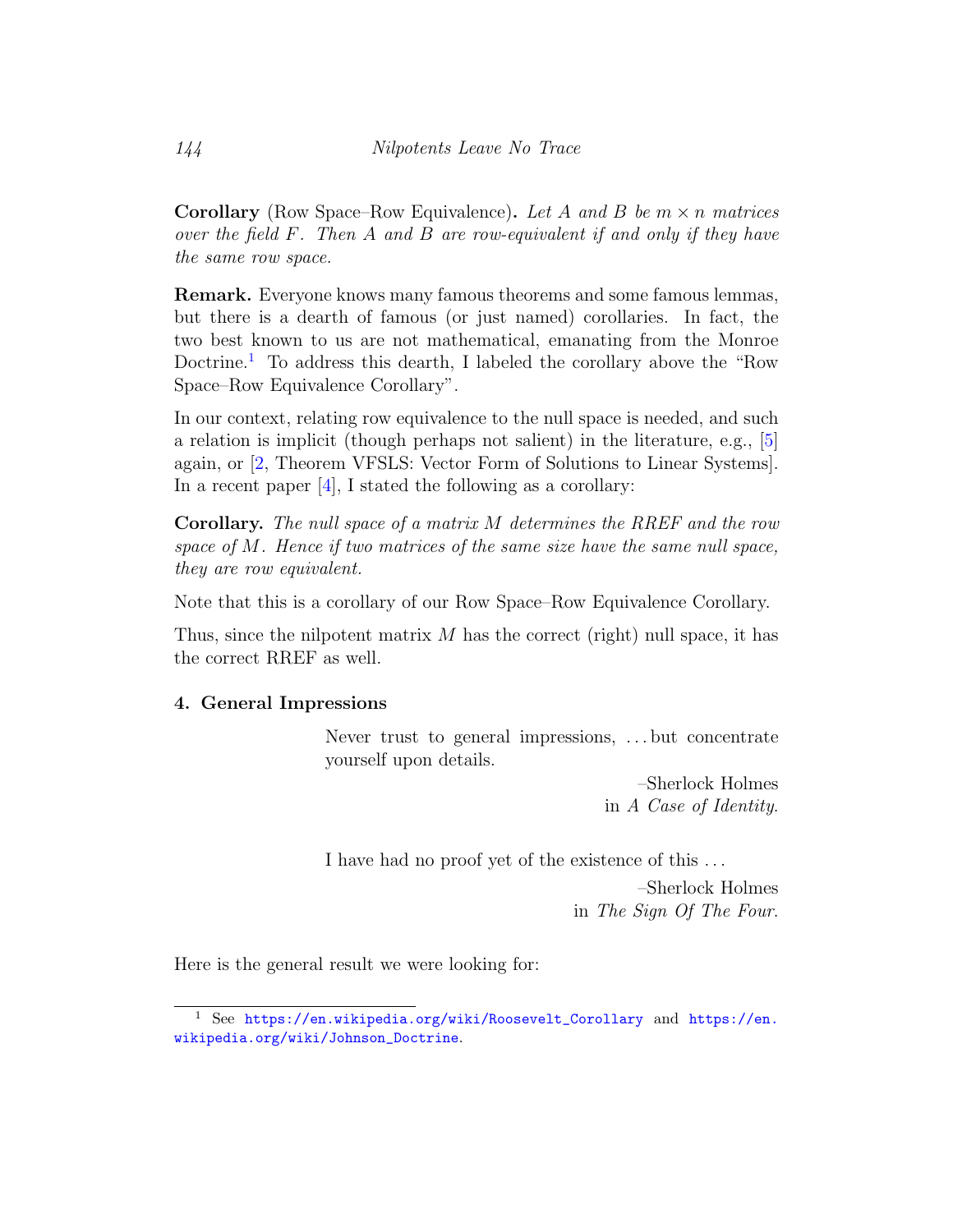Theorem. Every singular matrix is row equivalent to a nilpotent matrix.

*Proof.* Let M be a singular  $n \times n$  matrix, and take a basis of the (right) null space of M,  $\{k_1, \ldots, k_{\ell}\}\$ , where  $\ell$  is the nullity of M. (Here and below, though we use the set notation  $\{\cdots\}$ , we are, in fact, working with *ordered* sets or lists.) As M is singular,  $\ell$  is greater than or equal to 1.

If  $\ell = n$  then M is the zero matrix, which is nilpotent, and we are done; so we assume  $\ell$  is smaller than n. Extend  $\{k_1, \ldots, k_{\ell}\}\$  to  $\{z_1, \ldots, z_{n-\ell}, k_1, \ldots, k_{\ell}\},\$ a basis of the vector space of all  $n \times 1$  columns. We consider a linear map that annihilates the basis vectors  $\mathbf{k}_i$  and "shifts" each basis vector  $\mathbf{z}_i$  to the next one, except for  $z_{n-\ell}$ , which is shifted to  $k_1$ .

This corresponds to a matrix  $N$  with the following properties:

$$
N\mathbf{z}_{i-1} = \mathbf{z}_i; \qquad N\mathbf{z}_{n-\ell} = \mathbf{k}_1,
$$

for all suitable values of i. The construction of such a matrix is a standard extension of the process we used with the matrix  $T$  in the previous section; see, for example, [\[6,](#page-9-2) Sections 4.1.1–4.1.2] for more details. Applying  $N$  n –  $\ell + 1$  times to a vector **v** shifts to zero the coordinates of that vector in the basis above, so the matrix N is nilpotent of index  $n - \ell + 1$ , which is rank $(M) + 1$ , with null space spanned by  $\{k_1, \ldots, k_\ell\}$  (see, for example, [\[6,](#page-9-2) Section 3.5.1]). Thus  $M$  and  $N$  share a null space. Hence, by the companion corollary of the Row Space–Row Equivalence Corollary, they have the same RREF and are thereby row equivalent.  $\Box$ 

**Remark.** We have, in fact, shown that a singular matrix of rank  $r$  is row equivalent to a nilpotent matrix of index  $r + 1$ ; alternative constructions can yield other indices. Of course, a nonsingular matrix is not row equivalent to a nilpotent matrix, since row reduction preserves nonsingularity, and every nilpotent matrix is singular.

#### 5. What's It All About? The Aftermath

Nilpotency figures in the deepest moments of a first course in linear algebra [\[8\]](#page-9-3). It is particularly accessible to beginning students. Experience indicates that they latch onto to the subject, with curiosity and enthusiasm; ditto for RREF. Yet, in the literature, the two seldom interact. Why? The theorem above may give a clue. In fact, our discussion shows that it's not about nilpotency at all. It's about the null space.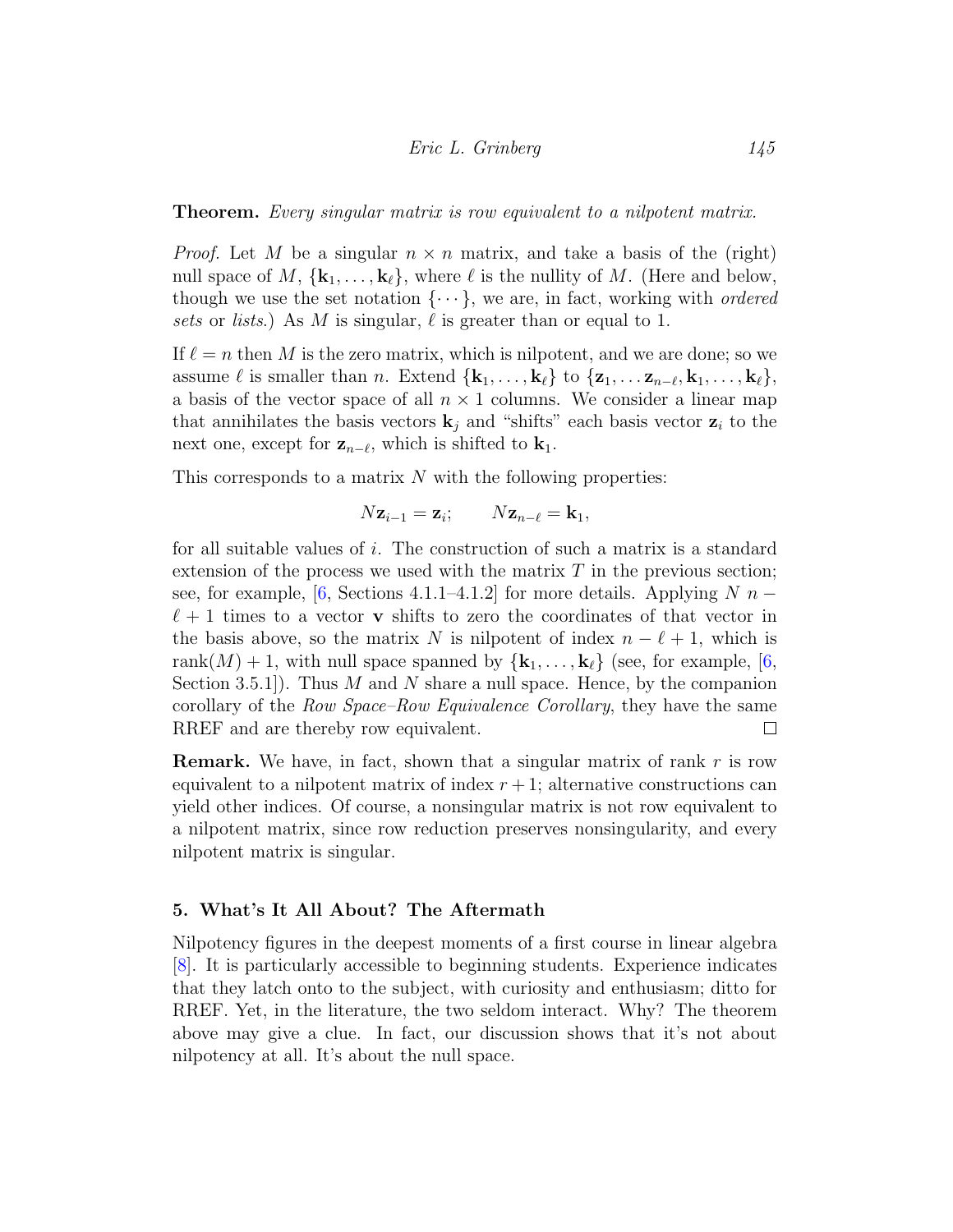#### 6. Late Inspiration

In the course of the Spring 2020 academic-pandemic semester, this author developed the habit of staying up late and delving into the literature, mathematical, fictional, and non-fictional. Trying to compose Internet-lookupresistant take-home final exam questions, he stumbled on the nilpotency-RREF pairing. At the same (late) time, he was reminded of the stories of Jorge Luis Borges, where mathematical ideas and constructs figure into detective stories, (see for example,  $[3]$ , also see  $[9]$ ). Could the nilpotency of a matrix serve a similar purpose? More generally, could a mathematical theorem give rise to a mystery story? (More generally still, is there a functor from the category of mathematics to the category of mystery stories?) That led to the present note.

Since the beginning of the pandemic, teachers have been asked to exercise particular understanding and accommodation with students. In the same vein one hopes that the reader will do similarly with the would-be lockdown literato responsible for this pandemic-produced essay.

#### Acknowledgements

The author thanks all who kindly provided helpful comments and suggestions; in particular, Mehmet Orhon, Géza Schay, Dennis Wortman, the referees, and the editors.

#### References

- <span id="page-8-0"></span>[1] Beezer, Robert A., "Extended echelon form and four subspaces," The American Mathematical Monthly, Volume 121 Number 7 (2014), pages 644–647.
- <span id="page-8-1"></span>[2] Beezer, Robert A., A First Course in Linear Algebra, Open source book, 2016. Available at <http://linear.ups.edu>, last accessed on January 17, 2022.
- <span id="page-8-3"></span>[3] Borges, Jorge Luis, The Aleph and Other Stories, 1933-1969, edited and translated by Norman Thomas di Giovanni in collaboration with the author, E.P. Dutton, New York, 1970.
- <span id="page-8-2"></span>[4] Grinberg, Eric Liviu, A gauche perspective on row reduced echelon form and its uniqueness, forthcoming in The American Mathematical Monthly, 2022. Current version at [arXiv/2005.06275](http://arxiv.org/abs/2005.06275).